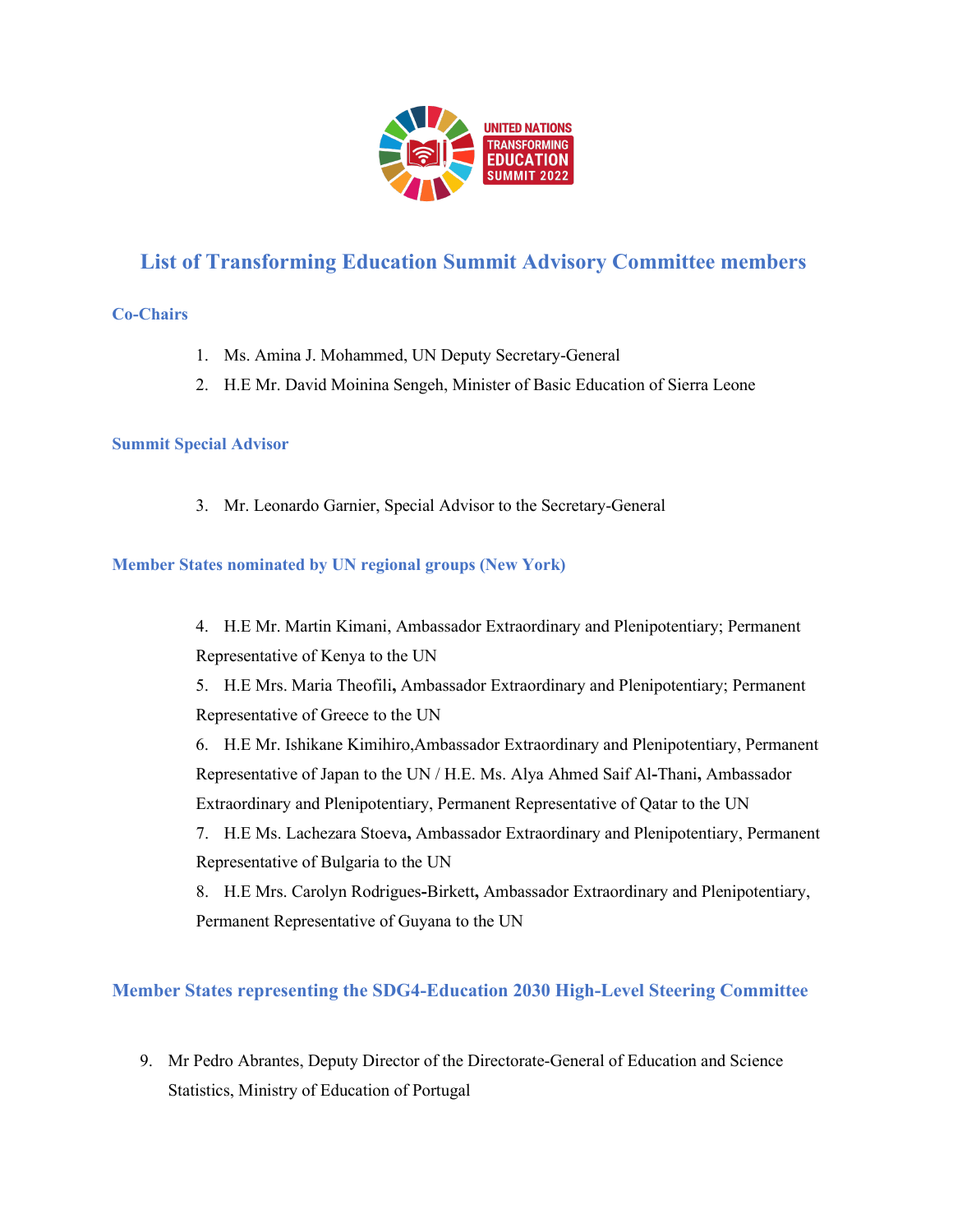- 10. H.E Mr. Indulis Ābelis, Ambassador of the Permanent Delegation of Latvia to UNESCO (March-June) / H.E. Ambassador of the Permanent Delegation of Slovenia to UNESCO (July-September)
- 11. H.E Ambassador of the Permanent Delegation of Argentina to UNESCO
- 12. H.E Mr. Qin Changwei, Secretary-General, Chinese National Commission for UNESCO (March-June)/ H.E. Ambassador of the Permanent Delegation of Bangladesh to UNESCO (July-September
- 13. H.E Ambassador of the Permanent Delegation of Jordan to UNESCO

# **Education Champions**

- 14. The Rt. Hon Gordon Brown, UN Special Envoy of the Secretary-General on Global Education and Chair of the High-Level Steering Group of Education Cannot Wait
- 15. Her Highness Sheikha Moza bint Nasser al-Missned, UN SDG Advocate of the UN Secretary-General

## **Civil Society organizations**

- 16. Mr. Refat Sabbah, President, Global Campaign for Education
- 17. Ms. Maria Helen Dabu, Secretary General, Asia South Pacific Association for Basic and Adult Education

#### **Youth**

- 18. Ms. Armel Azihar, SDG4Youth member and GPE Youth leader
- 19. Mr. Ulises Brengi, SDG4 Youth member and Generation Unlimited Youth Ambassador
- 20. Mr. Peter Franc, Organizing Bureau of the European School Student Unions
- 21. Ms. Asma Rabi, Youth Researcher

#### **Parent Representation**

22. Mr Victor Petuya, President of the European Parents'Association